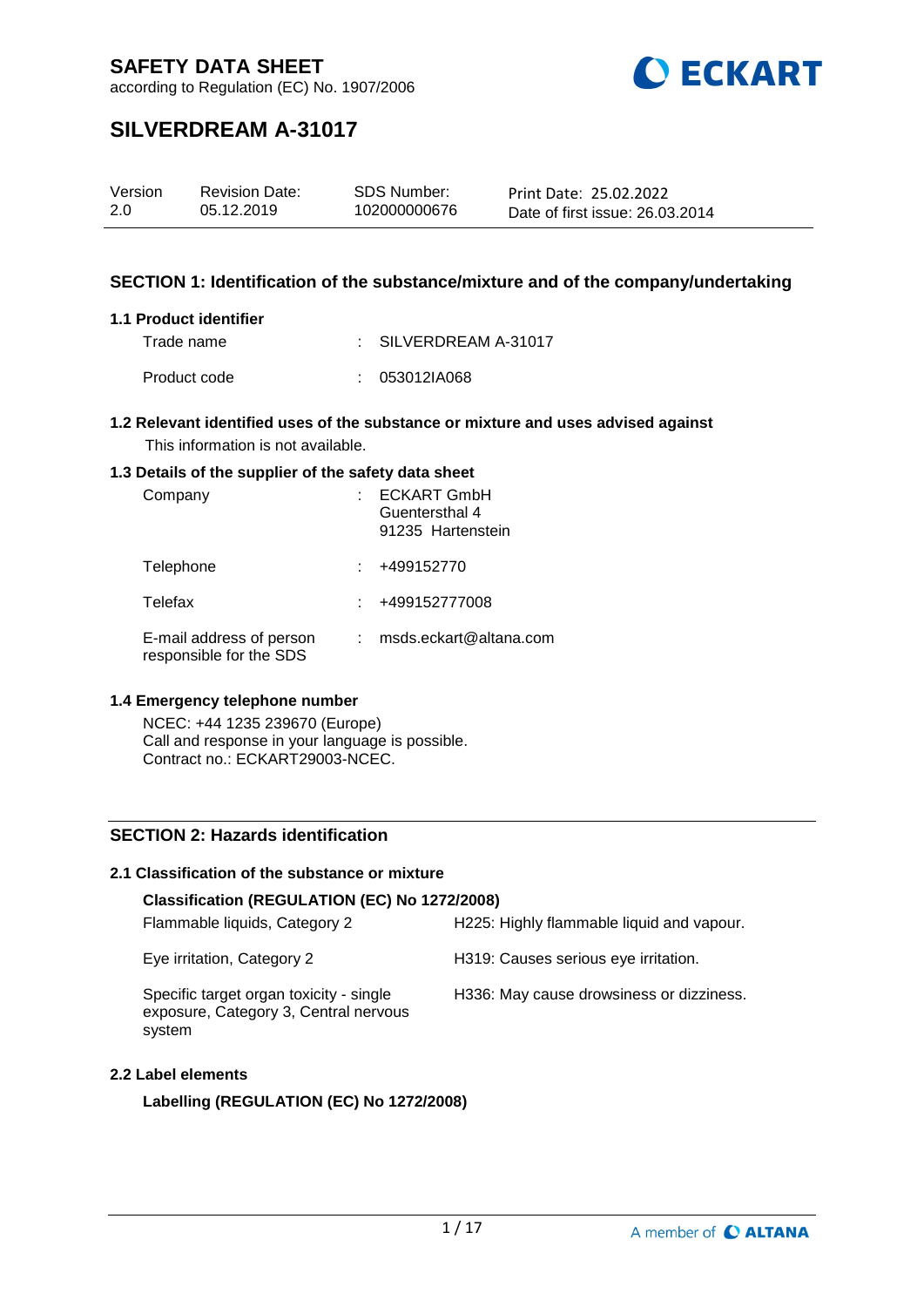

according to Regulation (EC) No. 1907/2006

# **SILVERDREAM A-31017**

| Version<br>2.0 | <b>Revision Date:</b><br>05.12.2019      | <b>SDS Number:</b><br>102000000676 | Print Date: 25.02.2022<br>Date of first issue: 26.03.2014                                                   |
|----------------|------------------------------------------|------------------------------------|-------------------------------------------------------------------------------------------------------------|
|                | Hazard pictograms                        |                                    |                                                                                                             |
|                | Signal word                              | Danger                             |                                                                                                             |
|                | Hazard statements                        | H <sub>225</sub><br>H319<br>H336   | Highly flammable liquid and vapour.<br>Causes serious eye irritation.<br>May cause drowsiness or dizziness. |
|                | Supplemental Hazard<br><b>Statements</b> | <b>EUH066</b>                      | Repeated exposure may cause skin<br>dryness or cracking.                                                    |
|                | Precautionary statements                 | <b>Prevention:</b><br>P210         | Keep away from heat, hot surfaces, sparks,<br>open flames and other ignition sources. No                    |
|                |                                          | P233                               | smoking.<br>Keep container tightly closed.                                                                  |
|                |                                          | P <sub>261</sub>                   | Avoid breathing dust/ fume/ gas/ mist/<br>vapours/ spray.                                                   |
|                |                                          | P280                               | Wear protective gloves/ protective clothing/<br>eye protection/face protection.                             |
|                |                                          | <b>Response:</b>                   |                                                                                                             |
|                |                                          | P303 + P361 + P353                 | IF ON SKIN (or hair): Take off<br>immediately all contaminated clothing.<br>Rinse skin with water.          |
|                |                                          | P370 + P378                        | In case of fire: Use dry sand, dry chemical<br>or alcohol-resistant foam to extinguish.                     |

Hazardous components which must be listed on the label: ethyl acetate acetone

#### **2.3 Other hazards**

This substance/mixture contains no components considered to be either persistent, bioaccumulative and toxic (PBT), or very persistent and very bioaccumulative (vPvB) at levels of 0.1% or higher.

### **SECTION 3: Composition/information on ingredients**

#### **3.2 Mixtures**

#### **Hazardous components**

| Chemical name | CAS-No.<br>EC-No.<br>Index-No.<br><b>Registration number</b> | <b>Classification</b><br><b>REGULATION (EC)</b><br>No 1272/2008    | Concentration<br>(% w/w) |
|---------------|--------------------------------------------------------------|--------------------------------------------------------------------|--------------------------|
| ethyl acetate | 141-78-6<br>205-500-4<br>01-2119475103-46                    | Flam. Liq. 2; H225<br>Eye Irrit. 2; H319<br><b>STOT SE 3; H336</b> | $>= 50 - 5 = 100$        |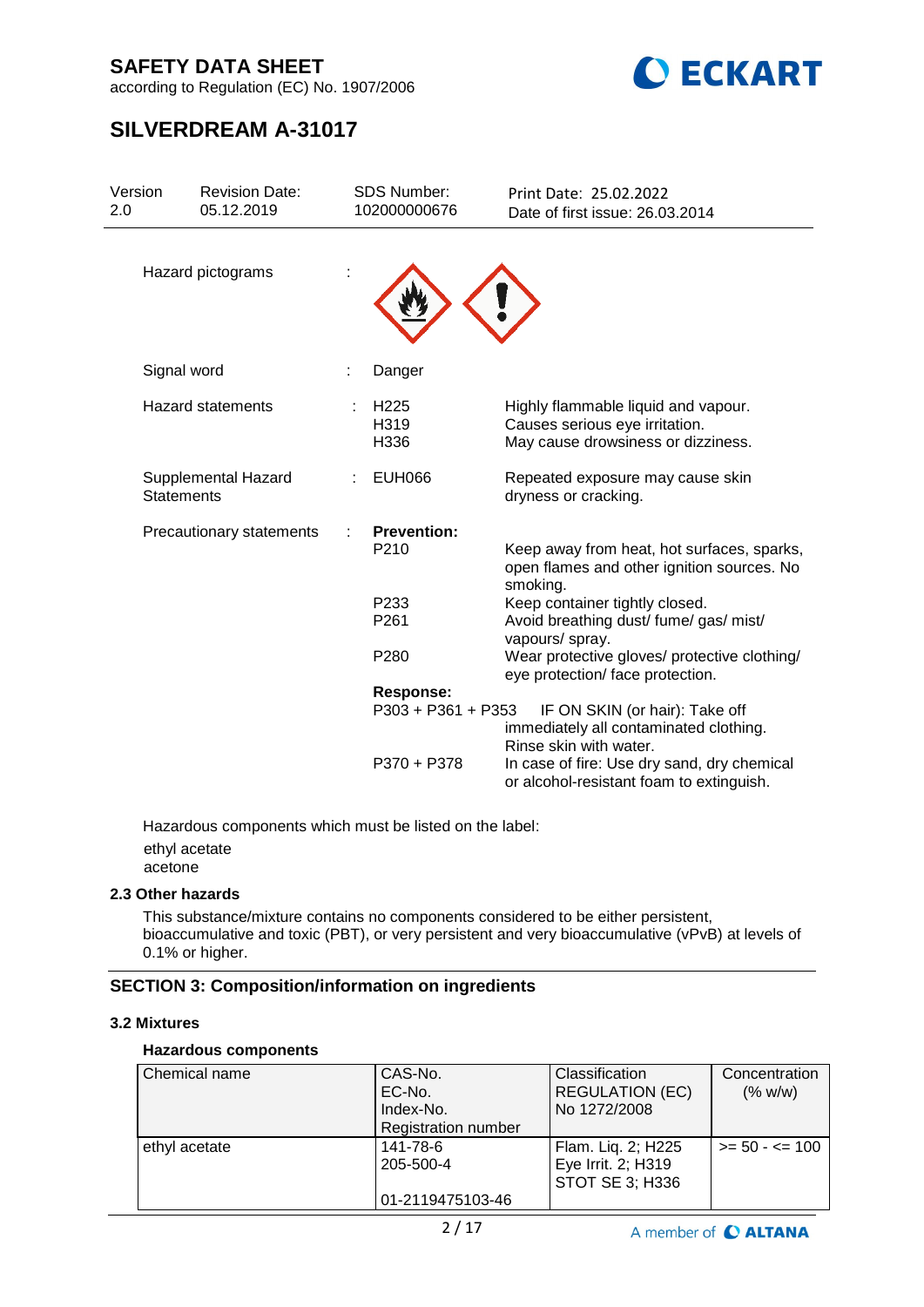

according to Regulation (EC) No. 1907/2006

# **SILVERDREAM A-31017**

| Version<br>2.0 | <b>Revision Date:</b><br>05.12.2019 | <b>SDS Number:</b><br>102000000676         | Print Date: 25.02.2022<br>Date of first issue: 26.03.2014   |               |
|----------------|-------------------------------------|--------------------------------------------|-------------------------------------------------------------|---------------|
|                | aluminium powder (stabilised)       | 7429-90-5<br>231-072-3<br>01-2119529243-45 | Flam. Sol. 1; H228                                          | $>= 10 - 20$  |
|                | acetone                             | 67-64-1<br>200-662-2<br>01-2119471330-49   | Flam. Liq. 2; H225<br>Eye Irrit. 2; H319<br>STOT SE 3; H336 | $>= 1 - < 10$ |

For explanation of abbreviations see section 16.

### **SECTION 4: First aid measures**

| 4.1 Description of first aid measures |                  |                                                                                                                                                                               |
|---------------------------------------|------------------|-------------------------------------------------------------------------------------------------------------------------------------------------------------------------------|
| General advice                        |                  | Move the victim to fresh air.<br>Do not leave the victim unattended.                                                                                                          |
|                                       |                  | Move out of dangerous area.<br>Show this safety data sheet to the doctor in attendance.                                                                                       |
| If inhaled                            |                  | Consult a physician after significant exposure.<br>If unconscious, place in recovery position and seek medical<br>advice.                                                     |
| In case of skin contact               |                  | : Wash off immediately with soap and plenty of water.                                                                                                                         |
|                                       |                  | If on skin, rinse well with water.<br>If on clothes, remove clothes.                                                                                                          |
| In case of eye contact                |                  | Immediately flush eye(s) with plenty of water.                                                                                                                                |
|                                       |                  | Immediately flush eye(s) with plenty of water.<br>Remove contact lenses.<br>Keep eye wide open while rinsing.<br>If eye irritation persists, consult a specialist.            |
| If swallowed                          | $\mathbb{R}^{n}$ | Keep respiratory tract clear.<br>Do not give milk or alcoholic beverages.<br>Never give anything by mouth to an unconscious person.<br>If symptoms persist, call a physician. |
|                                       |                  | 4.2 Most important symptoms and effects, both acute and delayed                                                                                                               |
| <b>Risks</b>                          |                  | Causes serious eye irritation.<br>May cause drowsiness or dizziness.                                                                                                          |

### **4.3 Indication of any immediate medical attention and special treatment needed**

This information is not available.

Repeated exposure may cause skin dryness or cracking.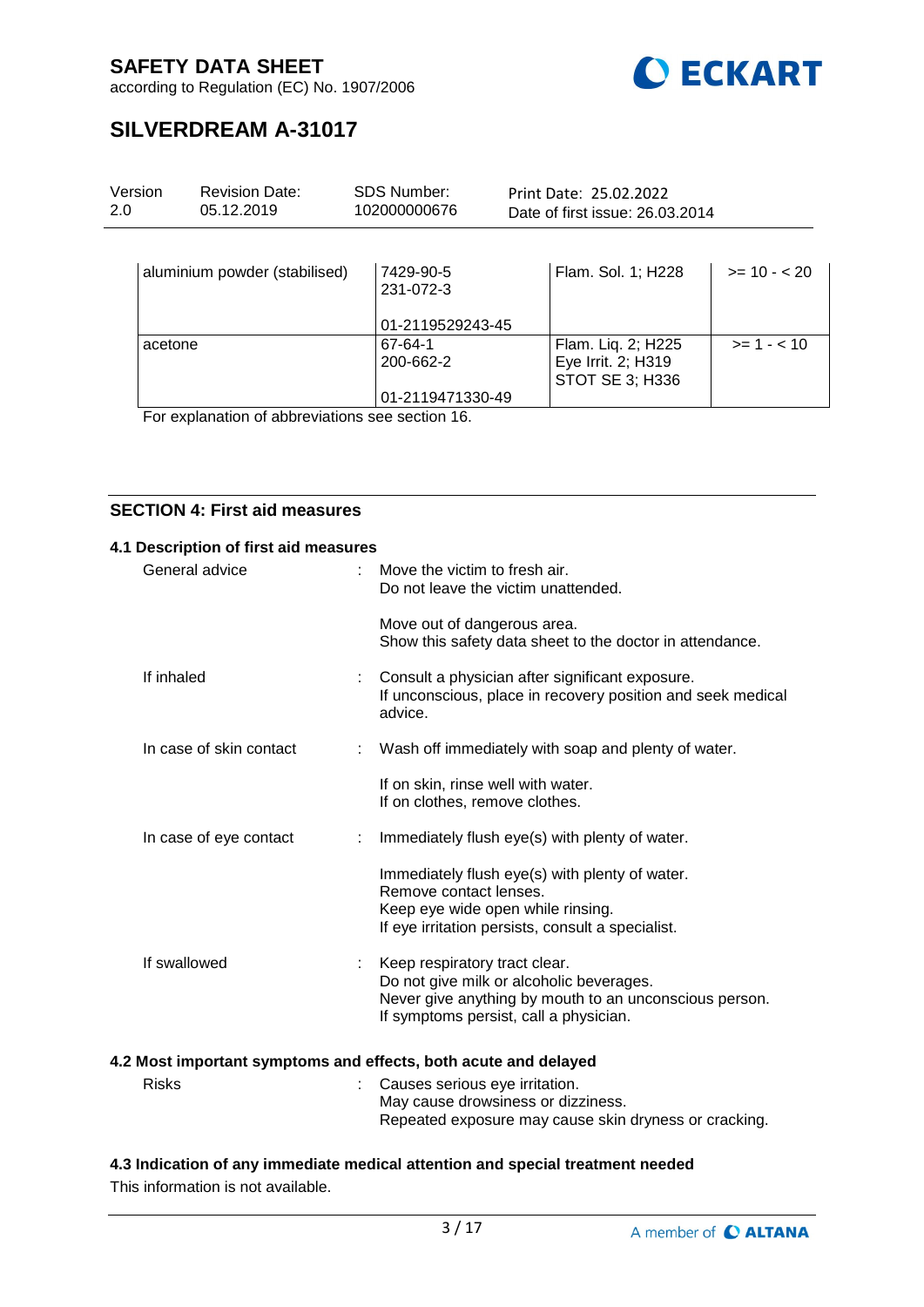

according to Regulation (EC) No. 1907/2006

# **SILVERDREAM A-31017**

| Version | <b>Revision Date:</b> | SDS Number:  | Print Date: 25.02.2022          |
|---------|-----------------------|--------------|---------------------------------|
| 2.0     | 05.12.2019            | 102000000676 | Date of first issue: 26.03.2014 |
|         |                       |              |                                 |

### **SECTION 5: Firefighting measures**

| 5.1 Extinguishing media                                   |                                                                                                                                                                                                                                                                                                                                  |
|-----------------------------------------------------------|----------------------------------------------------------------------------------------------------------------------------------------------------------------------------------------------------------------------------------------------------------------------------------------------------------------------------------|
| Suitable extinguishing media :                            | Dry sand<br>ABC powder<br>Foam                                                                                                                                                                                                                                                                                                   |
| Unsuitable extinguishing<br>media                         | : High volume water jet                                                                                                                                                                                                                                                                                                          |
| 5.2 Special hazards arising from the substance or mixture |                                                                                                                                                                                                                                                                                                                                  |
| Specific hazards during<br>firefighting                   | : Do not allow run-off from fire fighting to enter drains or water<br>courses.                                                                                                                                                                                                                                                   |
| 5.3 Advice for firefighters                               |                                                                                                                                                                                                                                                                                                                                  |
| for firefighters                                          | Special protective equipment : In the event of fire, wear self-contained breathing apparatus.                                                                                                                                                                                                                                    |
| Further information                                       | Collect contaminated fire extinguishing water separately. This<br>must not be discharged into drains.<br>Fire residues and contaminated fire extinguishing water must<br>be disposed of in accordance with local regulations.<br>For safety reasons in case of fire, cans should be stored<br>separately in closed containments. |

#### **SECTION 6: Accidental release measures**

#### **6.1 Personal precautions, protective equipment and emergency procedures**

| Personal precautions | : Evacuate personnel to safe areas.<br>Use personal protective equipment.<br>Ensure adequate ventilation.<br>Remove all sources of ignition.<br>Evacuate personnel to safe areas.<br>Beware of vapours accumulating to form explosive<br>concentrations. Vapours can accumulate in low areas. |
|----------------------|-----------------------------------------------------------------------------------------------------------------------------------------------------------------------------------------------------------------------------------------------------------------------------------------------|
|                      |                                                                                                                                                                                                                                                                                               |

#### **6.2 Environmental precautions**

| Environmental precautions | : Prevent product from entering drains.                       |
|---------------------------|---------------------------------------------------------------|
|                           | Prevent further leakage or spillage if safe to do so.         |
|                           | If the product contaminates rivers and lakes or drains inform |
|                           | respective authorities.                                       |

#### **6.3 Methods and material for containment and cleaning up**

Methods for cleaning up : Use mechanical handling equipment.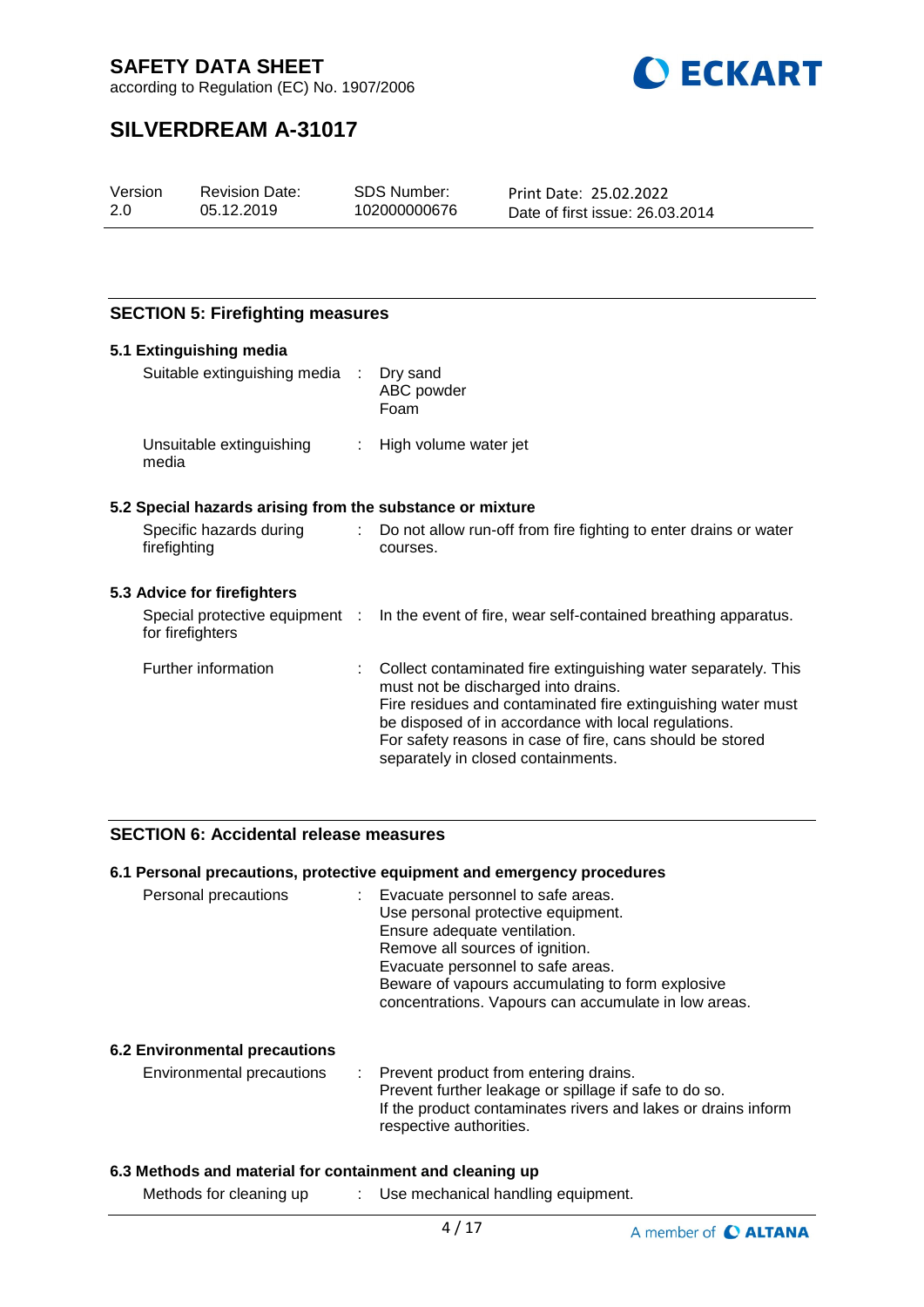

according to Regulation (EC) No. 1907/2006

# **SILVERDREAM A-31017**

| Version<br>2.0 | <b>Revision Date:</b><br>05.12.2019    | SDS Number:<br>102000000676 | Print Date: 25.02.2022<br>Date of first issue: 26.03.2014                                                                                                                                                                                |
|----------------|----------------------------------------|-----------------------------|------------------------------------------------------------------------------------------------------------------------------------------------------------------------------------------------------------------------------------------|
|                |                                        |                             |                                                                                                                                                                                                                                          |
|                |                                        |                             | Soak up with inert absorbent material (e.g. sand, silica gel,<br>acid binder, universal binder, sawdust).                                                                                                                                |
|                |                                        | Do not flush with water.    | Contain spillage, and then collect with non-combustible<br>absorbent material, (e.g. sand, earth, diatomaceous earth,<br>vermiculite) and place in container for disposal according to<br>local / national regulations (see section 13). |
|                | 6.4 Reference to other sections        |                             |                                                                                                                                                                                                                                          |
|                | For personal protection see section 8. |                             |                                                                                                                                                                                                                                          |
|                |                                        |                             |                                                                                                                                                                                                                                          |
|                | <b>SECTION 7: Handling and storage</b> |                             |                                                                                                                                                                                                                                          |
|                | 7.1 Precautions for safe handling      |                             |                                                                                                                                                                                                                                          |

| Advice on safe handling                                          | Avoid formation of aerosol.<br>Do not breathe vapours/dust.<br>Avoid exposure - obtain special instructions before use.<br>Avoid contact with skin and eyes.<br>For personal protection see section 8.<br>Smoking, eating and drinking should be prohibited in the<br>application area.<br>Take precautionary measures against static discharges.<br>Provide sufficient air exchange and/or exhaust in work rooms.<br>Open drum carefully as content may be under pressure.<br>Dispose of rinse water in accordance with local and national<br>regulations. |
|------------------------------------------------------------------|-------------------------------------------------------------------------------------------------------------------------------------------------------------------------------------------------------------------------------------------------------------------------------------------------------------------------------------------------------------------------------------------------------------------------------------------------------------------------------------------------------------------------------------------------------------|
| Advice on protection against<br>fire and explosion               | Do not spray on a naked flame or any incandescent material.<br>Take necessary action to avoid static electricity discharge<br>(which might cause ignition of organic vapours). Use only<br>explosion-proof equipment. Keep away from open flames, hot<br>surfaces and sources of ignition.                                                                                                                                                                                                                                                                  |
| Hygiene measures                                                 | When using do not eat or drink. When using do not smoke.<br>Wash hands before breaks and at the end of workday.                                                                                                                                                                                                                                                                                                                                                                                                                                             |
| 7.2 Conditions for safe storage, including any incompatibilities |                                                                                                                                                                                                                                                                                                                                                                                                                                                                                                                                                             |
| Requirements for storage<br>areas and containers                 | Earthing of containers and apparatuses is essential. Reaction<br>with water liberates extremely flammable gas (hydrogen) Take<br>measures to prevent the build up of electrostatic charge. Use<br>explosion-proof equipment. Store in original container. Keep<br>containers tightly closed in a cool, well-ventilated place. Keep<br>away from sources of ignition - No smoking. Keep container<br>closed when not in use.                                                                                                                                 |
|                                                                  | No smoking. Keep container tightly closed in a dry and well-<br>ventilated place. Containers which are opened must be<br>carefully resealed and kept upright to prevent leakage.<br>Observe label precautions. Electrical installations / working<br>materials must comply with the technological safety                                                                                                                                                                                                                                                    |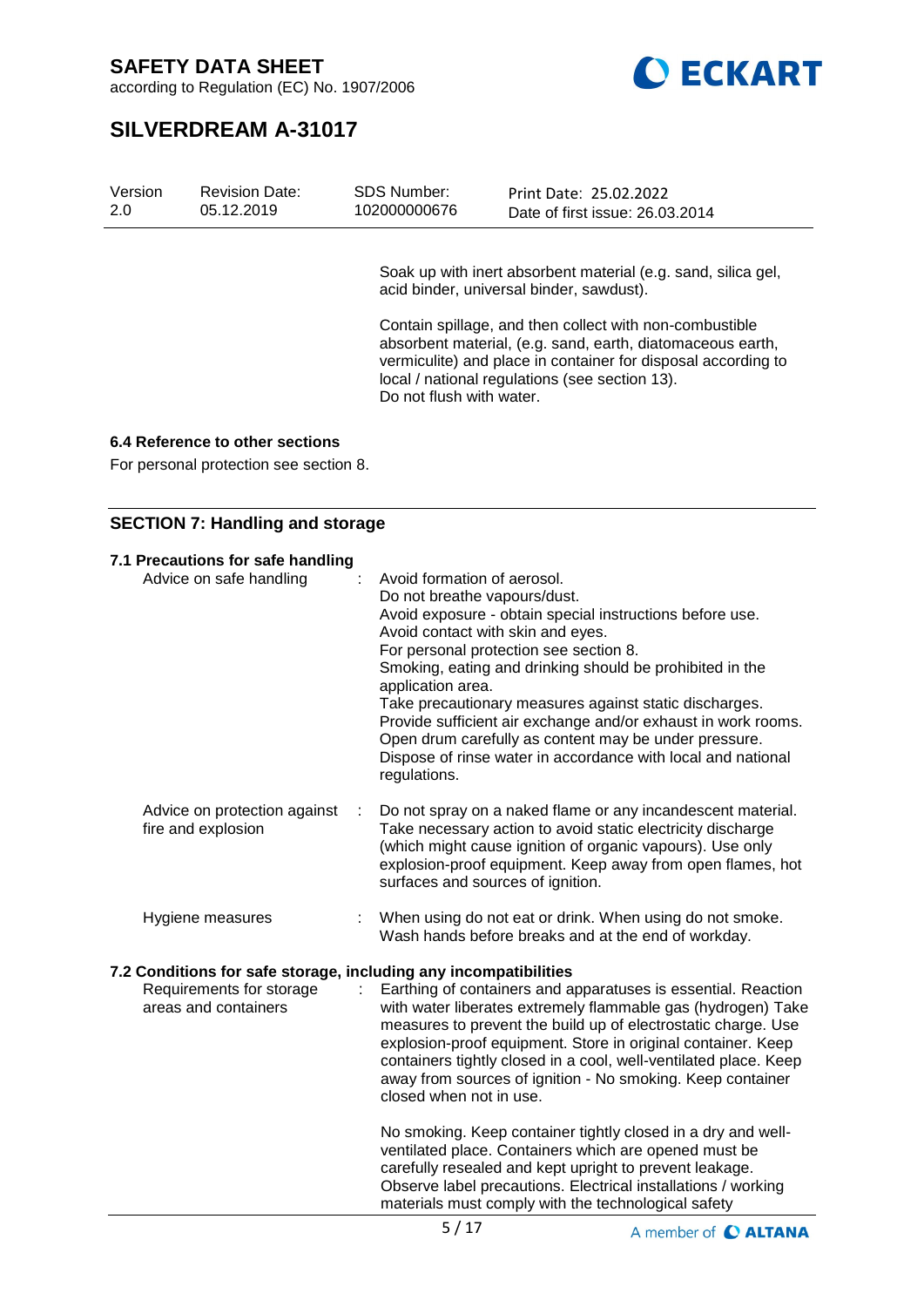

according to Regulation (EC) No. 1907/2006

# **SILVERDREAM A-31017**

| Version<br>2.0 | <b>Revision Date:</b><br>05.12.2019                                |  | SDS Number:<br>102000000676        | Print Date: 25.02.2022<br>Date of first issue: 26.03.2014                                                                                                                                                                                                |
|----------------|--------------------------------------------------------------------|--|------------------------------------|----------------------------------------------------------------------------------------------------------------------------------------------------------------------------------------------------------------------------------------------------------|
|                |                                                                    |  | standards.                         |                                                                                                                                                                                                                                                          |
|                | Further information on<br>storage conditions                       |  | : Protect from humidity and water. |                                                                                                                                                                                                                                                          |
|                | : Do not store near acids.<br>Advice on common storage<br>storage. |  |                                    | Do not store together with oxidizing and self-igniting products.<br>Never allow product to get in contact with water during<br>Keep away from oxidizing agents, strongly alkaline and<br>strongly acid materials in order to avoid exothermic reactions. |
|                | Further information on<br>storage stability                        |  |                                    | No decomposition if stored and applied as directed.                                                                                                                                                                                                      |

### **7.3 Specific end use(s)**

This information is not available.

## **SECTION 8: Exposure controls/personal protection**

#### **8.1 Control parameters**

### **Occupational Exposure Limits**

| Components                       | CAS-No.                                                                                                                                                                                                                                                                                                                                                                                                                                                                                                                                                                                           | Value type (Form<br>of exposure) | Control parameters     | <b>Basis</b> |  |  |
|----------------------------------|---------------------------------------------------------------------------------------------------------------------------------------------------------------------------------------------------------------------------------------------------------------------------------------------------------------------------------------------------------------------------------------------------------------------------------------------------------------------------------------------------------------------------------------------------------------------------------------------------|----------------------------------|------------------------|--------------|--|--|
| ethyl acetate                    | 141-78-6                                                                                                                                                                                                                                                                                                                                                                                                                                                                                                                                                                                          | <b>TWA</b>                       | 200 ppm<br>734 mg/m3   | GB EH40      |  |  |
|                                  |                                                                                                                                                                                                                                                                                                                                                                                                                                                                                                                                                                                                   | <b>STEL</b>                      | 400 ppm<br>1,468 mg/m3 | GB EH40      |  |  |
|                                  |                                                                                                                                                                                                                                                                                                                                                                                                                                                                                                                                                                                                   | <b>STEL</b>                      | 400 ppm<br>1,468 mg/m3 | 2017/164/EU  |  |  |
| Further information              | Indicative                                                                                                                                                                                                                                                                                                                                                                                                                                                                                                                                                                                        |                                  |                        |              |  |  |
|                                  |                                                                                                                                                                                                                                                                                                                                                                                                                                                                                                                                                                                                   | <b>TWA</b>                       | 200 ppm<br>734 mg/m3   | 2017/164/EU  |  |  |
| Further information              | Indicative                                                                                                                                                                                                                                                                                                                                                                                                                                                                                                                                                                                        |                                  |                        |              |  |  |
| aluminium powder<br>(stabilised) | 7429-90-5                                                                                                                                                                                                                                                                                                                                                                                                                                                                                                                                                                                         | TWA (Inhalable)                  | $10$ mg/m $3$          | GB EH40      |  |  |
| Further information              | The COSHH definition of a substance hazardous to health includes dust of<br>any kind when present at a concentration in air equal to or greater than 10<br>mg.m-3 8-hour TWA of inhalable dust or 4 mg.m-3 8-hour TWA of respirable<br>dust. This means that any dust will be subject to COSHH if people are<br>exposed to dust above these levels. Some dusts have been assigned<br>specific WELs and exposure to these must comply with the appropriate<br>limits., Where no specific short-term exposure limit is listed, a figure three<br>times the long-term exposure limit should be used. |                                  |                        |              |  |  |
|                                  |                                                                                                                                                                                                                                                                                                                                                                                                                                                                                                                                                                                                   | <b>TWA</b><br>(Respirable)       | $4$ mg/m $3$           | GB EH40      |  |  |
| Further information              | The COSHH definition of a substance hazardous to health includes dust of<br>any kind when present at a concentration in air equal to or greater than 10<br>mg.m-3 8-hour TWA of inhalable dust or 4 mg.m-3 8-hour TWA of respirable<br>dust. This means that any dust will be subject to COSHH if people are                                                                                                                                                                                                                                                                                      |                                  |                        |              |  |  |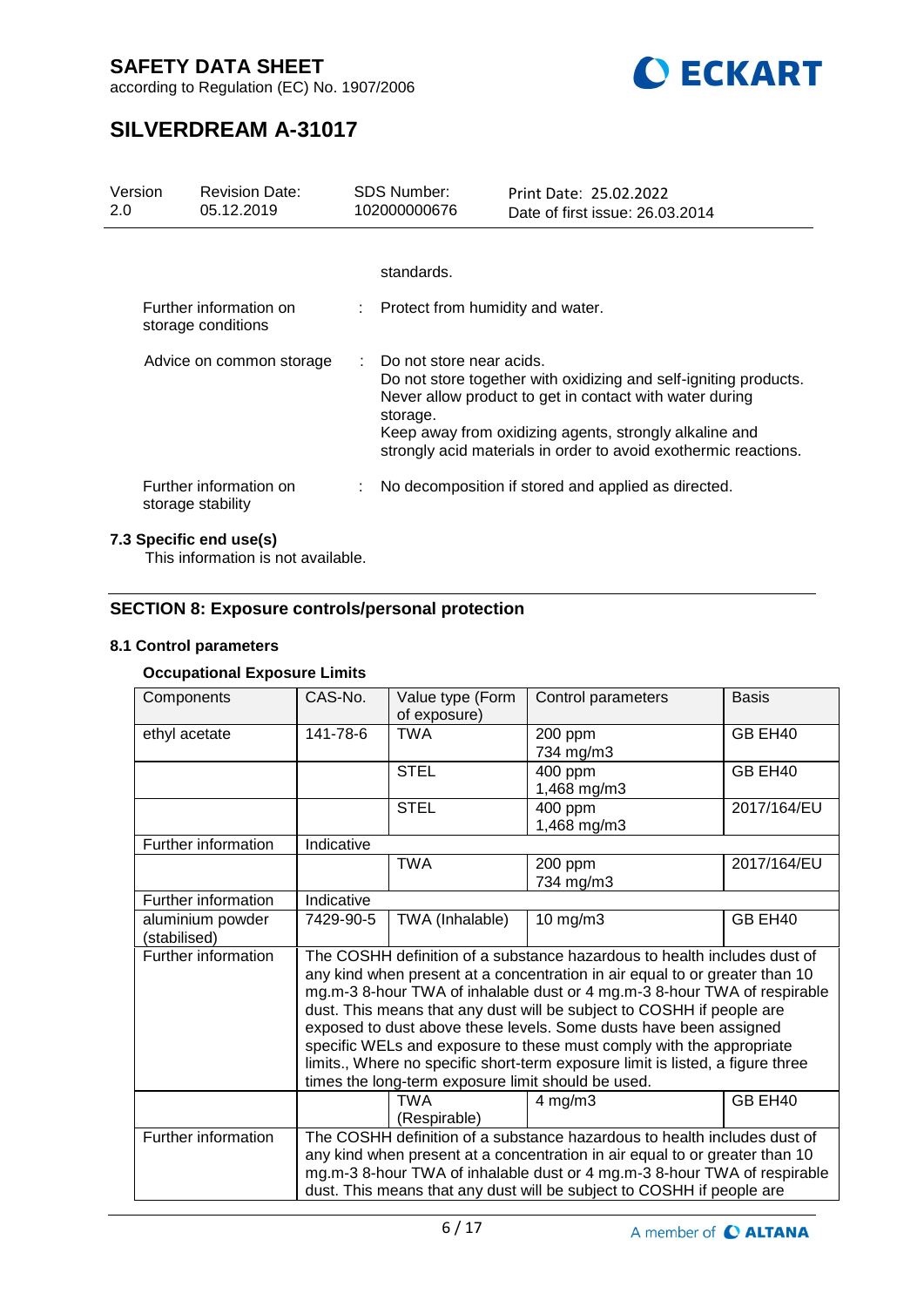according to Regulation (EC) No. 1907/2006



# **SILVERDREAM A-31017**

| Version | <b>Revision Date:</b> |                                                                          | SDS Number:                    | Print Date: 25.02.2022                                                         |         |  |  |  |
|---------|-----------------------|--------------------------------------------------------------------------|--------------------------------|--------------------------------------------------------------------------------|---------|--|--|--|
| 2.0     | 05.12.2019            |                                                                          | 102000000676                   | Date of first issue: 26.03.2014                                                |         |  |  |  |
|         |                       |                                                                          |                                |                                                                                |         |  |  |  |
|         |                       |                                                                          |                                |                                                                                |         |  |  |  |
|         |                       |                                                                          |                                |                                                                                |         |  |  |  |
|         |                       |                                                                          |                                | exposed to dust above these levels. Some dusts have been assigned              |         |  |  |  |
|         |                       |                                                                          |                                | specific WELs and exposure to these must comply with the appropriate           |         |  |  |  |
|         |                       |                                                                          |                                | limits., Where no specific short-term exposure limit is listed, a figure three |         |  |  |  |
|         |                       |                                                                          |                                | times the long-term exposure limit should be used.                             |         |  |  |  |
|         |                       |                                                                          | TWA (inhalable                 | 10 mg/m $3$                                                                    | GB EH40 |  |  |  |
|         |                       |                                                                          | dust)                          |                                                                                |         |  |  |  |
|         | Further information   |                                                                          |                                | For the purposes of these limits, respirable dust and inhalable dust are       |         |  |  |  |
|         |                       |                                                                          |                                | those fractions of airborne dust which will be collected when sampling is      |         |  |  |  |
|         |                       |                                                                          |                                |                                                                                |         |  |  |  |
|         |                       |                                                                          |                                | undertaken in accordance with the methods described in MDHS14/4                |         |  |  |  |
|         |                       |                                                                          |                                | General methods for sampling and gravimetric analysis or respirable,           |         |  |  |  |
|         |                       |                                                                          |                                | thoracic and inhalable aerosols, The COSHH definition of a substance           |         |  |  |  |
|         |                       |                                                                          |                                | hazardous to health includes dust of any kind when present at a                |         |  |  |  |
|         |                       |                                                                          |                                | concentration in air equal to or greater than 10 mg.m-3 8-hour TWA of          |         |  |  |  |
|         |                       |                                                                          |                                | inhalable dust or 4 mg.m-3 8-hour TWA of respirable dust. This means that      |         |  |  |  |
|         |                       |                                                                          |                                | any dust will be subject to COSHH if people are exposed to dust above          |         |  |  |  |
|         |                       |                                                                          |                                | these levels. Some dusts have been assigned specific WELs and exposure         |         |  |  |  |
|         |                       |                                                                          |                                | to these must comply with the appropriate limits., Most industrial dusts       |         |  |  |  |
|         |                       |                                                                          |                                | contain particles of a wide range of sizes. The behaviour, deposition and      |         |  |  |  |
|         |                       |                                                                          |                                | fate of any particular particle after entry into the human respiratory system, |         |  |  |  |
|         |                       |                                                                          |                                | and the body response that it elicits, depend on the nature and size of the    |         |  |  |  |
|         |                       |                                                                          |                                | particle. HSE distinguishes two size fractions for limit-setting purposes      |         |  |  |  |
|         |                       |                                                                          |                                | termed 'inhalable' and 'respirable'., Inhalable dust approximates to the       |         |  |  |  |
|         |                       |                                                                          |                                | fraction of airborne material that enters the nose and mouth during breathing  |         |  |  |  |
|         |                       |                                                                          |                                | and is therefore available for deposition in the respiratory tract. Respirable |         |  |  |  |
|         |                       |                                                                          |                                | dust approximates to the fraction that penetrates to the gas exchange region   |         |  |  |  |
|         |                       |                                                                          |                                |                                                                                |         |  |  |  |
|         |                       |                                                                          |                                | of the lung. Fuller definitions and explanatory material are given in          |         |  |  |  |
|         |                       |                                                                          |                                | MDHS14/4., Where dusts contain components that have their own assigned         |         |  |  |  |
|         |                       |                                                                          |                                | WEL, all the relevant limits should be complied with., Where no specific       |         |  |  |  |
|         |                       | short-term exposure limit is listed, a figure three times the long-term  |                                |                                                                                |         |  |  |  |
|         |                       |                                                                          | exposure limit should be used. |                                                                                |         |  |  |  |
|         |                       |                                                                          | <b>TWA (Respirable</b>         | $4$ mg/m $3$                                                                   | GB EH40 |  |  |  |
|         |                       |                                                                          | dust)                          |                                                                                |         |  |  |  |
|         | Further information   |                                                                          |                                | For the purposes of these limits, respirable dust and inhalable dust are       |         |  |  |  |
|         |                       |                                                                          |                                | those fractions of airborne dust which will be collected when sampling is      |         |  |  |  |
|         |                       |                                                                          |                                | undertaken in accordance with the methods described in MDHS14/4                |         |  |  |  |
|         |                       |                                                                          |                                | General methods for sampling and gravimetric analysis or respirable,           |         |  |  |  |
|         |                       |                                                                          |                                | thoracic and inhalable aerosols, The COSHH definition of a substance           |         |  |  |  |
|         |                       |                                                                          |                                | hazardous to health includes dust of any kind when present at a                |         |  |  |  |
|         |                       |                                                                          |                                | concentration in air equal to or greater than 10 mg.m-3 8-hour TWA of          |         |  |  |  |
|         |                       |                                                                          |                                | inhalable dust or 4 mg.m-3 8-hour TWA of respirable dust. This means that      |         |  |  |  |
|         |                       |                                                                          |                                |                                                                                |         |  |  |  |
|         |                       |                                                                          |                                | any dust will be subject to COSHH if people are exposed to dust above          |         |  |  |  |
|         |                       |                                                                          |                                | these levels. Some dusts have been assigned specific WELs and exposure         |         |  |  |  |
|         |                       | to these must comply with the appropriate limits., Most industrial dusts |                                |                                                                                |         |  |  |  |
|         |                       |                                                                          |                                | contain particles of a wide range of sizes. The behaviour, deposition and      |         |  |  |  |
|         |                       |                                                                          |                                | fate of any particular particle after entry into the human respiratory system, |         |  |  |  |
|         |                       |                                                                          |                                | and the body response that it elicits, depend on the nature and size of the    |         |  |  |  |
|         |                       |                                                                          |                                | particle. HSE distinguishes two size fractions for limit-setting purposes      |         |  |  |  |
|         |                       |                                                                          |                                | termed 'inhalable' and 'respirable'., Inhalable dust approximates to the       |         |  |  |  |
|         |                       |                                                                          |                                | fraction of airborne material that enters the nose and mouth during breathing  |         |  |  |  |
|         |                       |                                                                          |                                | and is therefore available for deposition in the respiratory tract. Respirable |         |  |  |  |
|         |                       |                                                                          |                                | dust approximates to the fraction that penetrates to the gas exchange region   |         |  |  |  |
|         |                       |                                                                          |                                | of the lung. Fuller definitions and explanatory material are given in          |         |  |  |  |
|         |                       |                                                                          |                                |                                                                                |         |  |  |  |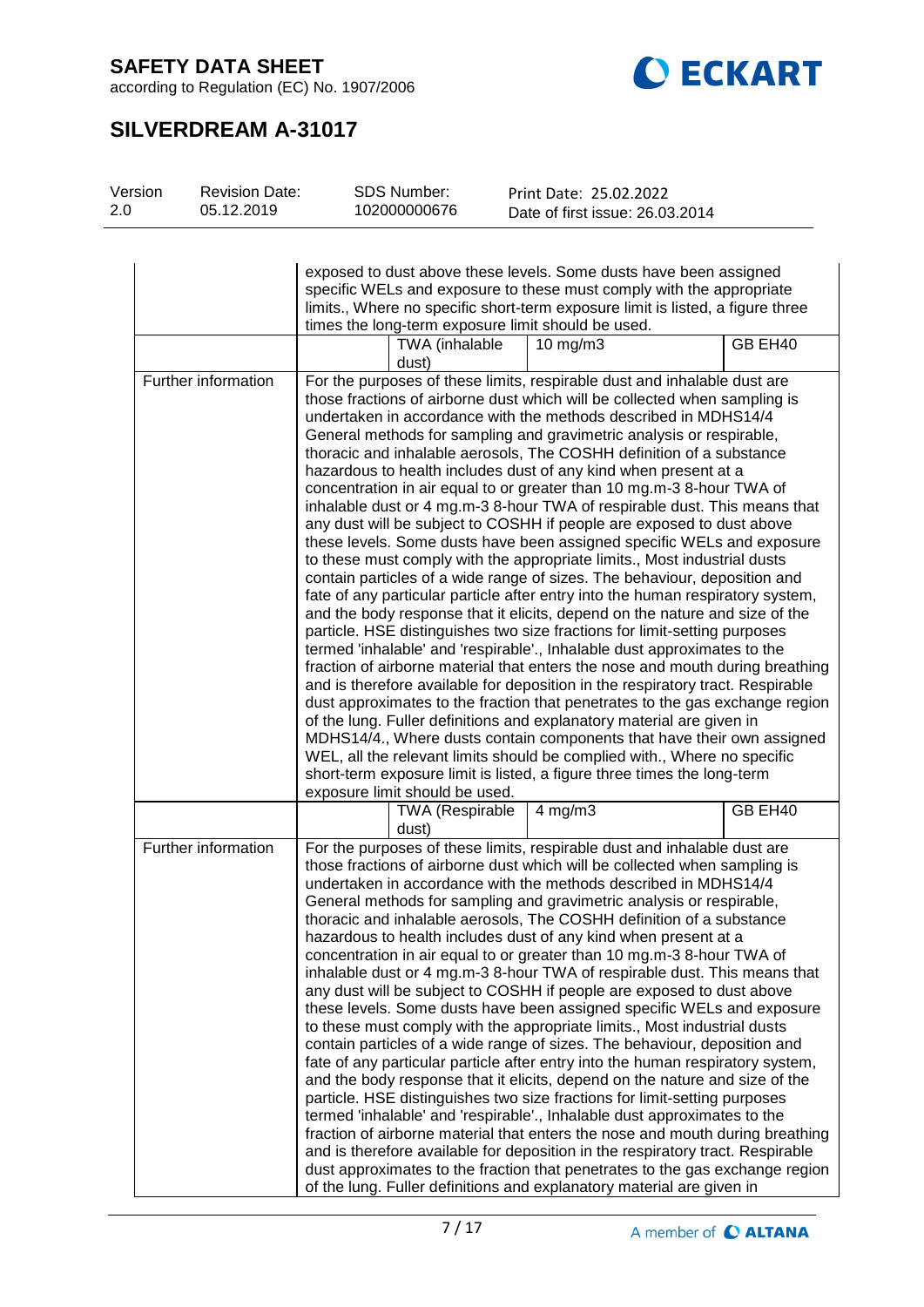

according to Regulation (EC) No. 1907/2006

# **SILVERDREAM A-31017**

| Version | <b>Revision Date:</b> | SDS Number:  | Print Date: 25.02.2022          |
|---------|-----------------------|--------------|---------------------------------|
| 2.0     | 05.12.2019            | 102000000676 | Date of first issue: 26.03.2014 |

MDHS14/4., Where dusts contain components that have their own assigned WEL, all the relevant limits should be complied with., Where no specific short-term exposure limit is listed, a figure three times the long-term  $\frac{1}{67.64.1}$   $\frac{1}{100}$  FM and the used. 2000/39/EC

| acetone             | 67-64-1    | <b>TWA</b>  | 500 ppm<br>1,210 mg/m3   | 2000/39/EC |
|---------------------|------------|-------------|--------------------------|------------|
| Further information | Indicative |             |                          |            |
|                     |            | TWA         | 500 ppm<br>1,210 mg/m3   | GB EH40    |
|                     |            | <b>STEL</b> | 1,500 ppm<br>3,620 mg/m3 | GB EH40    |

**Derived No Effect Level (DNEL) according to Regulation (EC) No. 1907/2006:**

| Substance name                   | <b>End Use</b> | <b>Exposure routes</b> | Potential health<br>effects   | Value                     |
|----------------------------------|----------------|------------------------|-------------------------------|---------------------------|
| ethyl acetate                    | Workers        | Inhalation             | Acute local effects           | 1468 mg/m3                |
|                                  | <b>Workers</b> | Inhalation             | Acute systemic<br>effects     | 1468 mg/m3                |
|                                  | <b>Workers</b> | Inhalation             | Long-term local<br>effects    | 734 mg/m3                 |
|                                  | Workers        | Skin contact           | Long-term systemic<br>effects | 63 mg/kg                  |
|                                  | Workers        | Inhalation             | Long-term systemic<br>effects | $\overline{7}34$ mg/m $3$ |
|                                  | Consumers      | Inhalation             | Acute local effects           | 734 mg/m3                 |
|                                  | Consumers      | Inhalation             | Acute systemic<br>effects     | 734 mg/m3                 |
|                                  | Consumers      | Inhalation             | Long-term local<br>effects    | 367 mg/m3                 |
|                                  | Consumers      | Skin contact           | Long-term systemic<br>effects | $37 \,\mathrm{mg/kg}$     |
|                                  | Consumers      | Inhalation             | Long-term systemic<br>effects | 367 mg/m3                 |
|                                  | Consumers      | Ingestion              | Long-term systemic<br>effects | $4.5$ mg/kg               |
| aluminium powder<br>(stabilised) | Workers        | Inhalation             | Long-term local<br>effects    | 3.72 mg/m3                |
|                                  | Consumers      | Oral                   | Long-term systemic<br>effects | 3.95 mg/kg                |
|                                  | Workers        | Inhalation             | Long-term systemic<br>effects | 3.72 mg/m3                |
| acetone                          | Workers        | Skin contact           | Long-term systemic<br>effects | 186 mg/kg                 |
|                                  | Workers        | Inhalation             | Long-term systemic<br>effects | 1210 mg/m3                |
|                                  | Consumers      | Ingestion              | Long-term systemic<br>effects | 62 mg/kg                  |
|                                  | Consumers      | Skin contact           | Long-term systemic<br>effects | 62 mg/kg                  |
|                                  | Consumers      | Inhalation             | Long-term systemic<br>effects | $200$ mg/m3               |
|                                  | Workers        | Inhalation             | Acute local effects           | 2420 mg/m3                |

A member of C ALTANA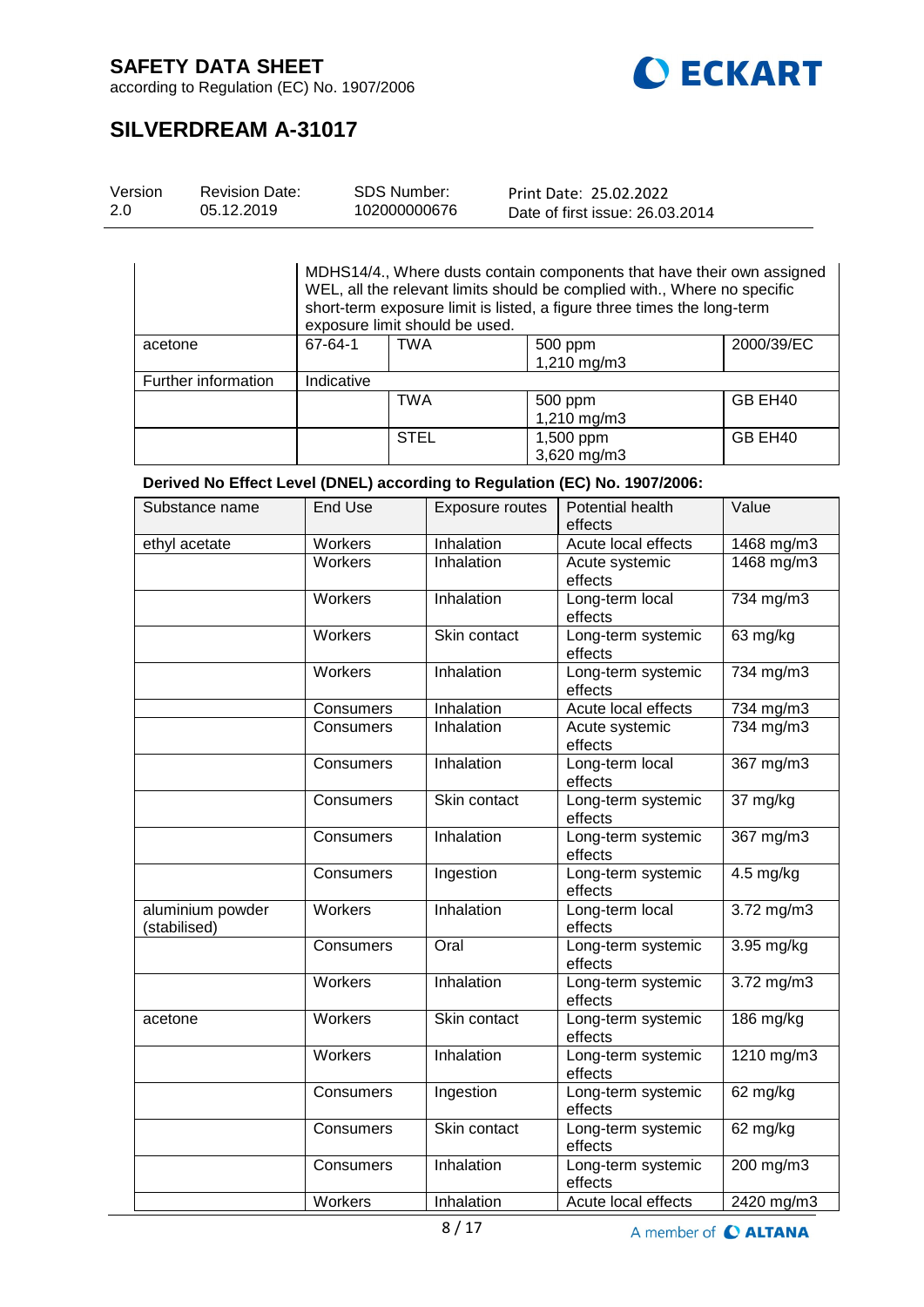

according to Regulation (EC) No. 1907/2006

# **SILVERDREAM A-31017**

| Version | <b>Revision Date:</b> | SDS Number:  | Print Date: 25.02.2022          |
|---------|-----------------------|--------------|---------------------------------|
| 2.0     | 05.12.2019            | 102000000676 | Date of first issue: 26.03.2014 |

#### **Predicted No Effect Concentration (PNEC) according to Regulation (EC) No. 1907/2006:**

| Substance name                | <b>Environmental Compartment</b> | Value         |
|-------------------------------|----------------------------------|---------------|
| ethyl acetate                 | Soil                             | 0.148 mg/kg   |
|                               | <b>STP</b>                       | 650 mg/l      |
|                               | Fresh water                      | $0.24$ mg/l   |
|                               | Marine water                     | $0.024$ mg/l  |
|                               | Fresh water sediment             | 1.15 mg/kg    |
|                               | Marine sediment                  | $0.115$ mg/kg |
| aluminium powder (stabilised) | Fresh water                      | $0.0749$ mg/l |
|                               | clarification plant              | 20 mg/l       |
| acetone                       | Soil                             | 29.5 mg/kg    |
|                               | Fresh water                      | 10.6 mg/l     |
|                               | Fresh water sediment             | 30.4 mg/kg    |
|                               | Marine water                     | 1.06 mg/l     |
|                               | Marine sediment                  | 3.04 mg/kg    |
|                               | <b>STP</b>                       | 100 mg/l      |

#### **8.2 Exposure controls**

| Personal protective equipment |  |                                                                                                                                                                                                                                                                                                                                                                                                                                                                                                                                                                                                                                                                                                                                                                                                                    |  |  |
|-------------------------------|--|--------------------------------------------------------------------------------------------------------------------------------------------------------------------------------------------------------------------------------------------------------------------------------------------------------------------------------------------------------------------------------------------------------------------------------------------------------------------------------------------------------------------------------------------------------------------------------------------------------------------------------------------------------------------------------------------------------------------------------------------------------------------------------------------------------------------|--|--|
| Eye protection                |  | Goggles                                                                                                                                                                                                                                                                                                                                                                                                                                                                                                                                                                                                                                                                                                                                                                                                            |  |  |
|                               |  | Wear face-shield and protective suit for abnormal processing<br>problems.                                                                                                                                                                                                                                                                                                                                                                                                                                                                                                                                                                                                                                                                                                                                          |  |  |
| Hand protection<br>Material   |  | Solvent-resistant gloves (butyl-rubber)                                                                                                                                                                                                                                                                                                                                                                                                                                                                                                                                                                                                                                                                                                                                                                            |  |  |
| Remarks                       |  | Take note of the information given by the producer<br>concerning permeability and break through times, and of<br>special workplace conditions (mechanical strain, duration of<br>contact). The exact break through time can be obtained from<br>the protective glove producer and this has to be observed.<br>Please observe the instructions regarding permeability and<br>breakthrough time which are provided by the supplier of the<br>gloves. Also take into consideration the specific local<br>conditions under which the product is used, such as the<br>danger of cuts, abrasion, and the contact time.<br>Recommended preventive skin protection Skin should be<br>washed after contact. The suitability for a specific workplace<br>should be discussed with the producers of the protective<br>gloves. |  |  |
| Skin and body protection      |  | Choose body protection according to the amount and<br>concentration of the dangerous substance at the work place.                                                                                                                                                                                                                                                                                                                                                                                                                                                                                                                                                                                                                                                                                                  |  |  |
| Respiratory protection        |  | Use suitable breathing protection if workplace concentration<br>requires.                                                                                                                                                                                                                                                                                                                                                                                                                                                                                                                                                                                                                                                                                                                                          |  |  |
|                               |  | In the case of vapour formation use a respirator with an                                                                                                                                                                                                                                                                                                                                                                                                                                                                                                                                                                                                                                                                                                                                                           |  |  |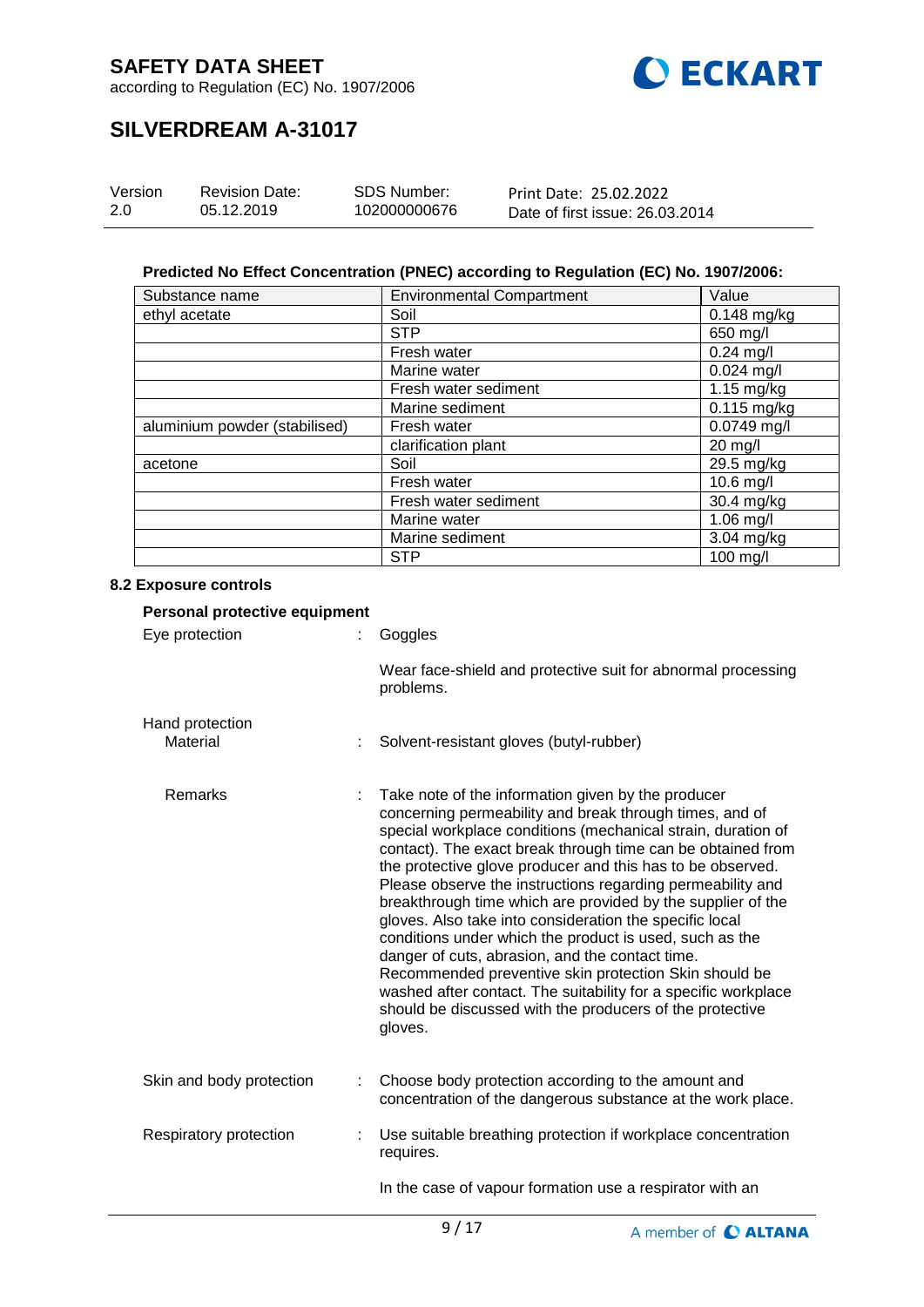

according to Regulation (EC) No. 1907/2006

# **SILVERDREAM A-31017**

| Version<br>2.0 |               | <b>Revision Date:</b><br>05.12.2019                       | <b>SDS Number:</b><br>102000000676 | Print Date: 25.02.2022<br>Date of first issue: 26.03.2014 |
|----------------|---------------|-----------------------------------------------------------|------------------------------------|-----------------------------------------------------------|
|                |               |                                                           | approved filter.                   |                                                           |
|                |               | <b>Environmental exposure controls</b>                    |                                    |                                                           |
|                | Water         |                                                           | courses or the soil.               | The product should not be allowed to enter drains, water  |
|                |               |                                                           |                                    |                                                           |
|                |               | <b>SECTION 9: Physical and chemical properties</b>        |                                    |                                                           |
|                | Appearance    | 9.1 Information on basic physical and chemical properties | : liquid                           |                                                           |
|                | Colour        |                                                           | : silver                           |                                                           |
|                | Odour         |                                                           | : characteristic                   |                                                           |
|                |               | <b>Odour Threshold</b>                                    | : No data available                |                                                           |
|                | pH            |                                                           | : No data available                |                                                           |
|                |               | Freezing point                                            | : No data available                |                                                           |
|                |               | Boiling point/boiling range                               | : 76 $^{\circ}$ C                  |                                                           |
|                | Flash point   |                                                           | : $-4^{\circ}$ C                   |                                                           |
|                |               | Evaporation rate                                          | : No data available                |                                                           |
|                |               | Flammability (solid, gas)                                 | : No data available                |                                                           |
|                | Self-ignition |                                                           | : No data available                |                                                           |
|                |               | Auto-ignition temperature                                 | : No data available                |                                                           |
|                |               | Smoldering temperature                                    | : No data available                |                                                           |
|                |               | Decomposition temperature                                 | : No data available                |                                                           |
|                |               | <b>Explosive properties</b>                               | : No data available                |                                                           |
|                |               | Oxidizing properties                                      | : No data available                |                                                           |
|                |               | Upper explosion limit / Upper<br>flammability limit       | : No data available                |                                                           |
|                |               | Lower explosion limit / Lower<br>flammability limit       | : No data available                |                                                           |
|                |               | Vapour pressure                                           | : No data available                |                                                           |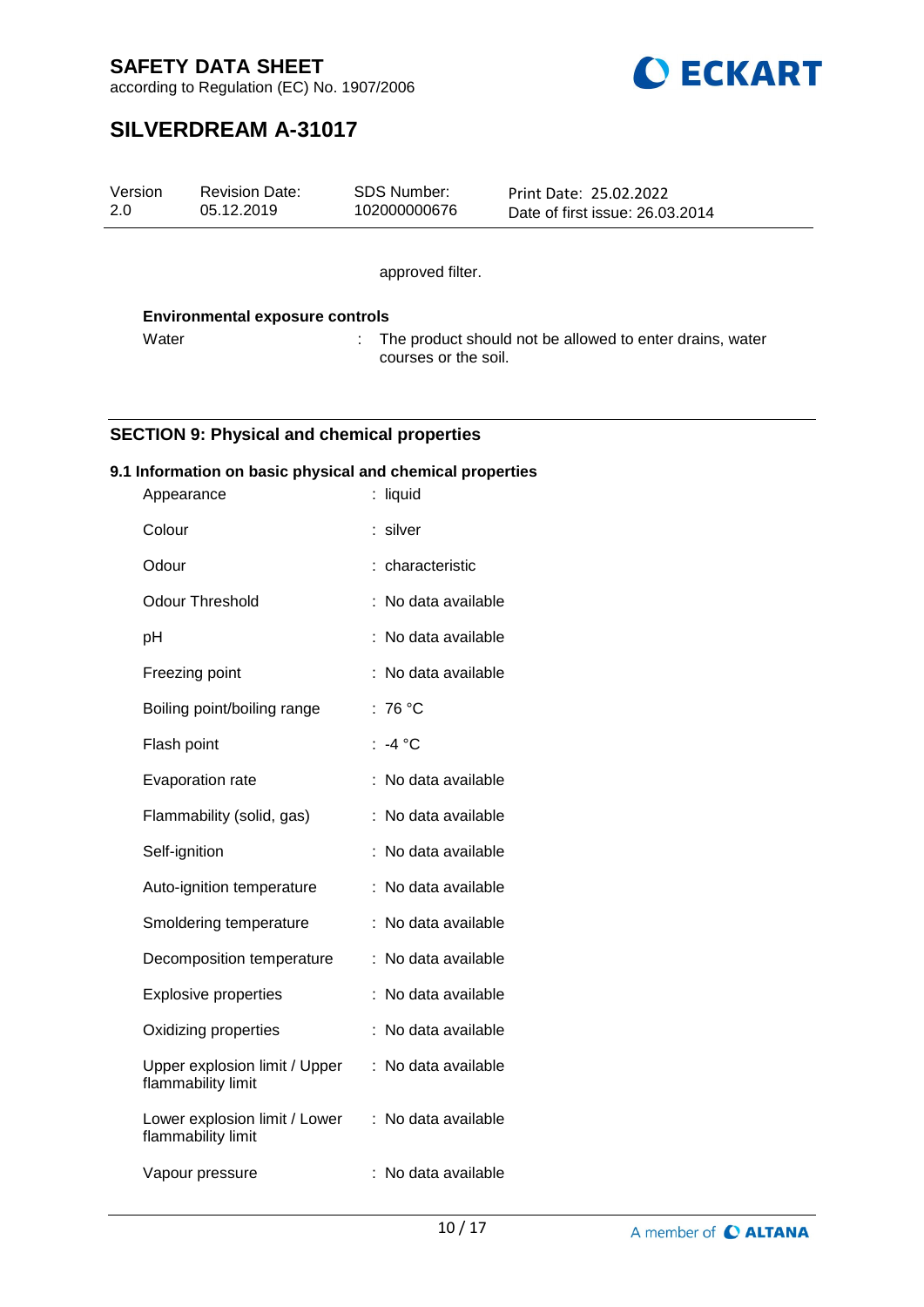according to Regulation (EC) No. 1907/2006



# **SILVERDREAM A-31017**

| Version<br>2.0 | <b>Revision Date:</b><br>05.12.2019        | <b>SDS Number:</b><br>102000000676 | Print Date: 25.02.2022<br>Date of first issue: 26.03.2014 |
|----------------|--------------------------------------------|------------------------------------|-----------------------------------------------------------|
|                |                                            |                                    |                                                           |
|                | Relative vapour density                    | : No data available                |                                                           |
|                | Relative density                           | : No data available                |                                                           |
| Density        |                                            | : $1.08$ g/cm3                     |                                                           |
|                | <b>Bulk density</b>                        | : No data available                |                                                           |
|                | Water solubility                           | : No data available                |                                                           |
|                | Solubility in other solvents               | : No data available                |                                                           |
|                | Partition coefficient: n-<br>octanol/water | $:$ No data available              |                                                           |
|                | Decomposition temperature                  | : No data available                |                                                           |
|                | Viscosity, dynamic                         | : No data available                |                                                           |
|                | Viscosity, kinematic                       | : No data available                |                                                           |
| Flow time      |                                            | : No data available                |                                                           |
|                |                                            |                                    |                                                           |

### **9.2 Other information**

No data available

### **SECTION 10: Stability and reactivity**

#### **10.1 Reactivity**

No decomposition if stored and applied as directed.

### **10.2 Chemical stability**

No decomposition if stored and applied as directed.

#### **10.3 Possibility of hazardous reactions**

| Hazardous reactions             | : Contact with acids and alkalis may release hydrogen. |
|---------------------------------|--------------------------------------------------------|
|                                 | Stable under recommended storage conditions.           |
|                                 | Vapours may form explosive mixture with air.           |
| <b>10.4 Conditions to avoid</b> |                                                        |
| Conditions to avoid             | : Do not allow evaporation to dryness.                 |
|                                 | Heat, flames and sparks.                               |
| 10.5 Incompatible materials     |                                                        |
| Materials to avoid              | Acids                                                  |
|                                 | <b>Bases</b>                                           |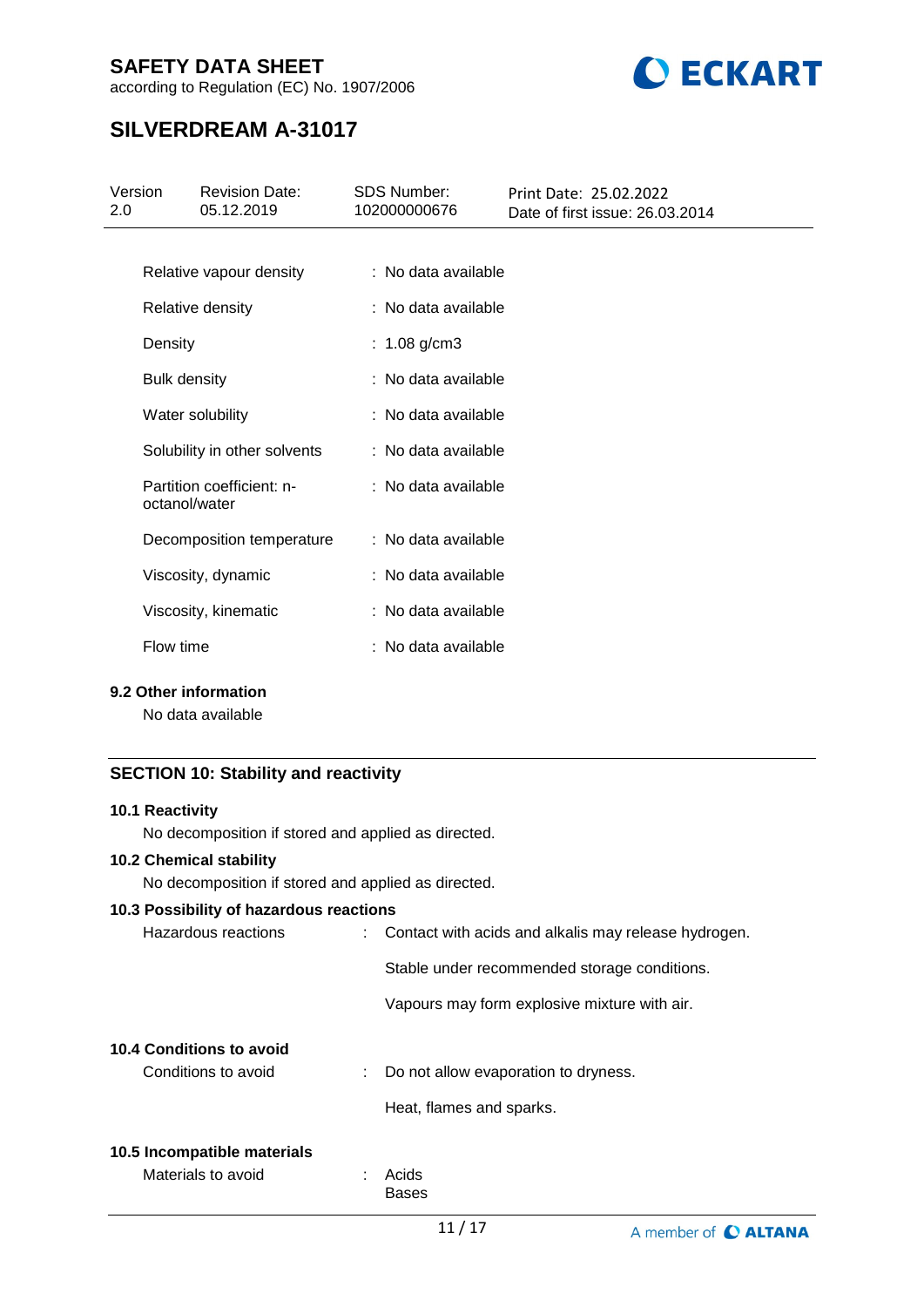

according to Regulation (EC) No. 1907/2006

# **SILVERDREAM A-31017**

| Version<br>2.0                                                          | <b>Revision Date:</b><br>05.12.2019          | <b>SDS Number:</b><br>102000000676                                           | Print Date: 25.02.2022<br>Date of first issue: 26.03.2014 |  |  |  |  |  |
|-------------------------------------------------------------------------|----------------------------------------------|------------------------------------------------------------------------------|-----------------------------------------------------------|--|--|--|--|--|
|                                                                         |                                              | Oxidizing agents                                                             |                                                           |  |  |  |  |  |
| 10.6 Hazardous decomposition products                                   |                                              |                                                                              |                                                           |  |  |  |  |  |
| Contact with water or humid<br>air                                      |                                              |                                                                              | : This information is not available.                      |  |  |  |  |  |
|                                                                         | Thermal decomposition                        |                                                                              | : This information is not available.                      |  |  |  |  |  |
|                                                                         | <b>SECTION 11: Toxicological information</b> |                                                                              |                                                           |  |  |  |  |  |
|                                                                         | 11.1 Information on toxicological effects    |                                                                              |                                                           |  |  |  |  |  |
| <b>Acute toxicity</b><br>Not classified based on available information. |                                              |                                                                              |                                                           |  |  |  |  |  |
|                                                                         | Components:                                  |                                                                              |                                                           |  |  |  |  |  |
|                                                                         | ethyl acetate:                               |                                                                              |                                                           |  |  |  |  |  |
|                                                                         | Acute oral toxicity                          | (Rat): 5,620 mg/kg                                                           |                                                           |  |  |  |  |  |
|                                                                         | Acute inhalation toxicity                    | LC50 (Rat): 56 mg/l<br>Exposure time: 4 h<br>Test atmosphere: vapour         |                                                           |  |  |  |  |  |
|                                                                         | Acute dermal toxicity                        | LD50 (Rabbit): $> 18,000$ mg/kg                                              |                                                           |  |  |  |  |  |
|                                                                         | aluminium powder (stabilised):               |                                                                              |                                                           |  |  |  |  |  |
|                                                                         | Acute inhalation toxicity                    | $LC50$ (Rat): $> 5$ mg/l<br>Exposure time: 4 h<br>Test atmosphere: dust/mist |                                                           |  |  |  |  |  |

**acetone:**

| Acute oral toxicity       | LD50 (Rabbit): 4,700 - 5,800 mg/kg                                   |
|---------------------------|----------------------------------------------------------------------|
|                           | (Mouse): 3,000 mg/kg                                                 |
|                           | (Rat): 9,800 mg/kg                                                   |
| Acute inhalation toxicity | LC50 (Rat): 76 mg/l<br>Exposure time: 4 h<br>Test atmosphere: vapour |
| Acute dermal toxicity     | LD50 (Rabbit): $> 2,000$ mg/kg                                       |

#### **Skin corrosion/irritation**

Repeated exposure may cause skin dryness or cracking.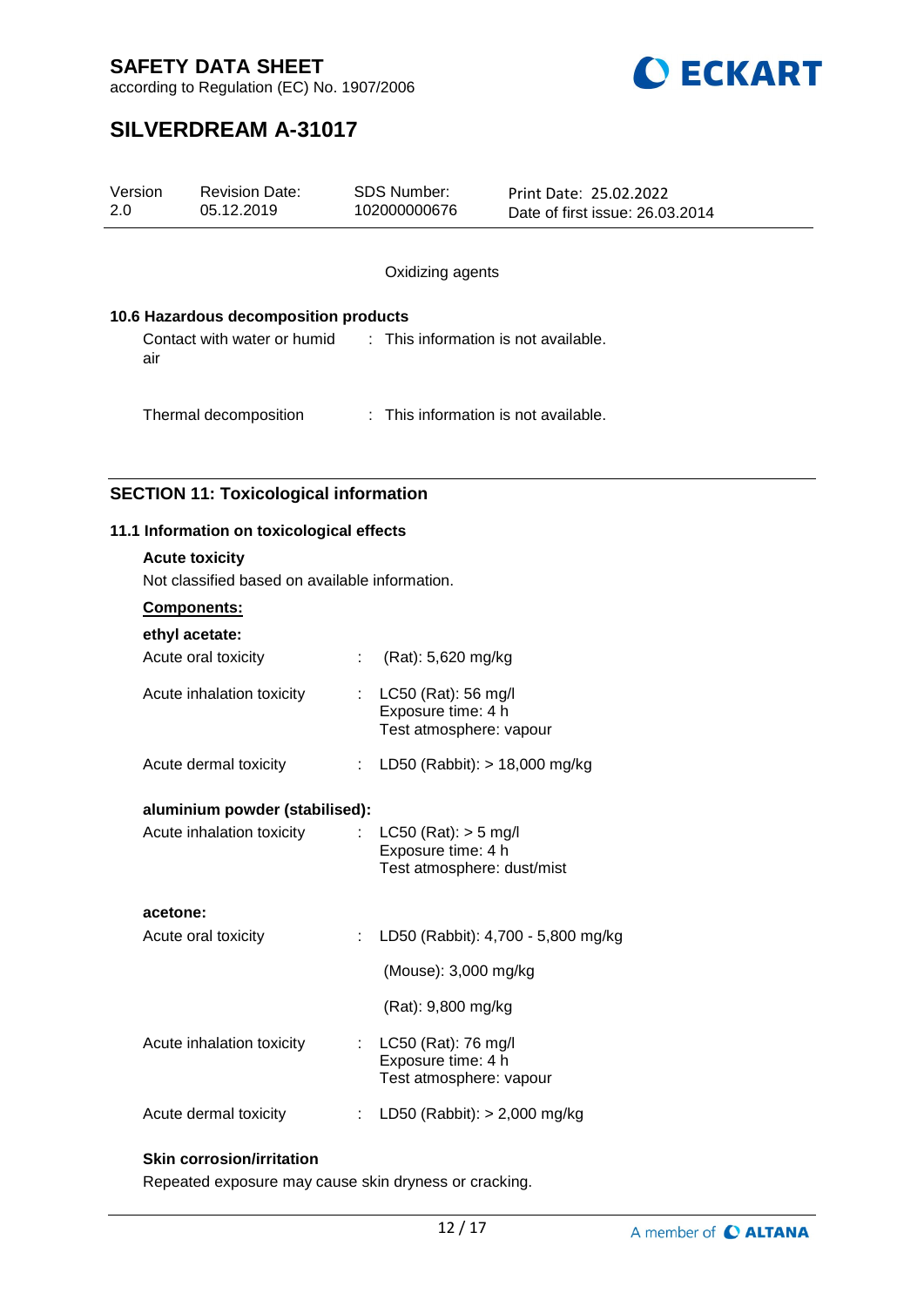



# **SILVERDREAM A-31017**

| Version | <b>Revision Date:</b> | SDS Number:  | Print Date: 25.02.2022          |
|---------|-----------------------|--------------|---------------------------------|
| 2.0     | 05.12.2019            | 102000000676 | Date of first issue: 26.03.2014 |

#### **Product:**

Remarks: May cause skin irritation in susceptible persons.

#### **Components:**

#### **acetone:**

Remarks: Repeated or prolonged contact with the mixture may cause removal of natural fat from the skin resulting in desiccation of the skin.

#### **Serious eye damage/eye irritation**

Causes serious eye irritation.

#### **Product:**

Remarks: May cause irreversible eye damage.

#### **Components:**

**acetone:** Remarks: Severe eye irritation

#### **Respiratory or skin sensitisation**

#### **Skin sensitisation**

Not classified based on available information.

#### **Respiratory sensitisation**

Not classified based on available information.

#### **Germ cell mutagenicity**

Not classified based on available information.

#### **Carcinogenicity**

Not classified based on available information.

#### **Reproductive toxicity**

Not classified based on available information.

#### **STOT - single exposure**

May cause drowsiness or dizziness.

#### **STOT - repeated exposure**

Not classified based on available information.

#### **Aspiration toxicity**

Not classified based on available information.

#### **Further information**

### **Product:**

Remarks: Symptoms of overexposure may be headache, dizziness, tiredness, nausea and vomiting. Concentrations substantially above the TLV value may cause narcotic effects.

Solvents may degrease the skin.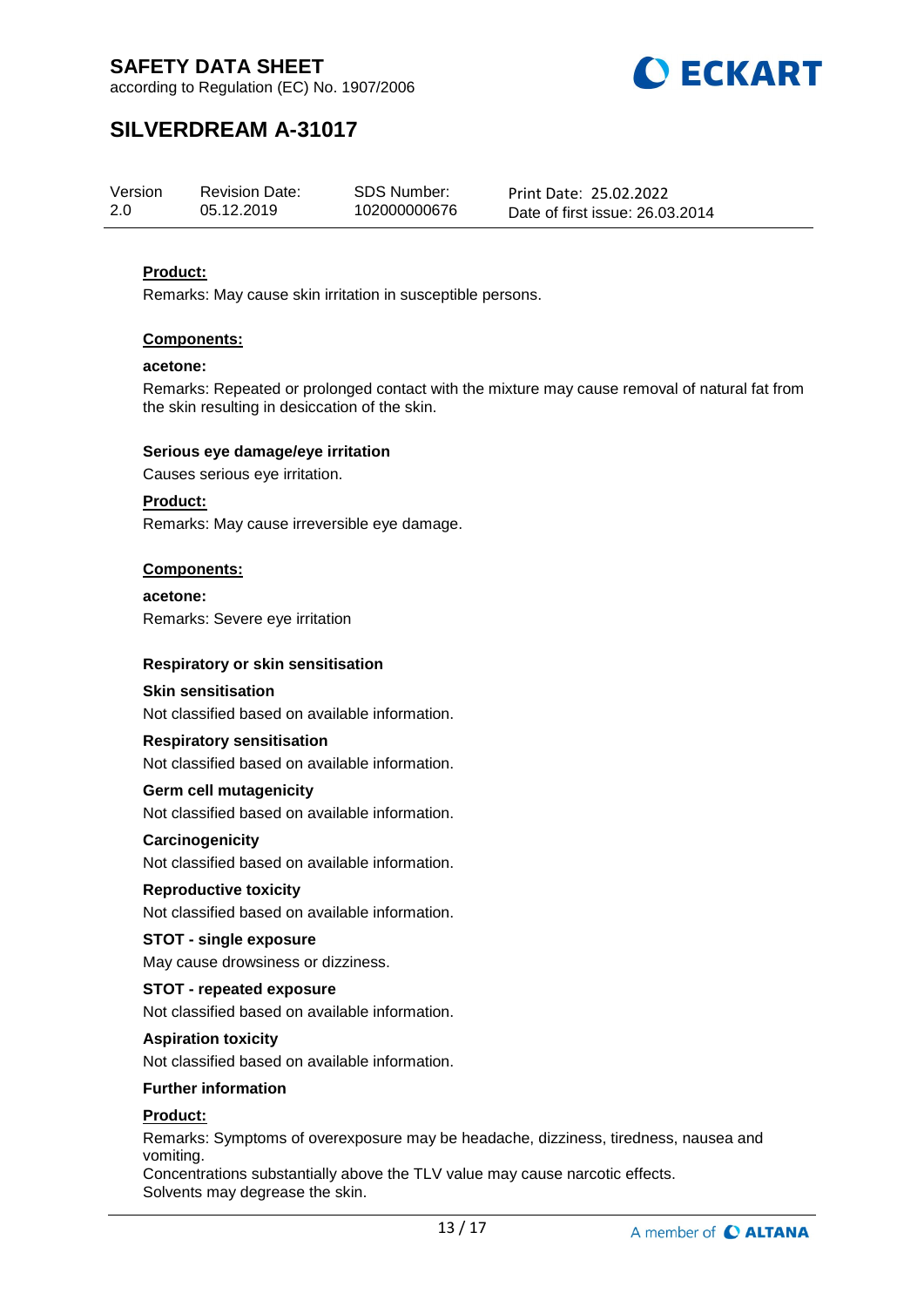

according to Regulation (EC) No. 1907/2006

# **SILVERDREAM A-31017**

| 2.0<br>05.12.2019<br>102000000676<br>Date of first issue: 26.03.2014 | Version | <b>Revision Date:</b> | SDS Number: | Print Date: 25.02.2022 |  |
|----------------------------------------------------------------------|---------|-----------------------|-------------|------------------------|--|
|----------------------------------------------------------------------|---------|-----------------------|-------------|------------------------|--|

### **SECTION 12: Ecological information**

#### **12.1 Toxicity**

| <b>Components:</b> |  |
|--------------------|--|
|                    |  |

### **ethyl acetate:**

| Toxicity to daphnia and other : | (Daphnia (water flea)): 717 mg/l |
|---------------------------------|----------------------------------|
| aquatic invertebrates           |                                  |

#### **acetone:**

Toxicity to daphnia and other : (Daphnia magna (Water flea)): 21,600 mg/l aquatic invertebrates

#### **12.2 Persistence and degradability**

No data available

#### **12.3 Bioaccumulative potential**

No data available

#### **12.4 Mobility in soil**

No data available

### **12.5 Results of PBT and vPvB assessment**

#### **Product:**

Assessment : This substance/mixture contains no components considered to be either persistent, bioaccumulative and toxic (PBT), or very persistent and very bioaccumulative (vPvB) at levels of 0.1% or higher..

#### **12.6 Other adverse effects**

#### **Product:**

| Additional ecological | No data available |
|-----------------------|-------------------|
| information           |                   |

# **SECTION 13: Disposal considerations**

| European Waste Catalogue     | : 08 01 11 - waste paint and varnish containing organic solvents<br>or other dangerous substances                                                                           |
|------------------------------|-----------------------------------------------------------------------------------------------------------------------------------------------------------------------------|
| 13.1 Waste treatment methods |                                                                                                                                                                             |
| Product                      | : Do not dispose of waste into sewer.<br>Do not contaminate ponds, waterways or ditches with<br>chemical or used container.<br>Send to a licensed waste management company. |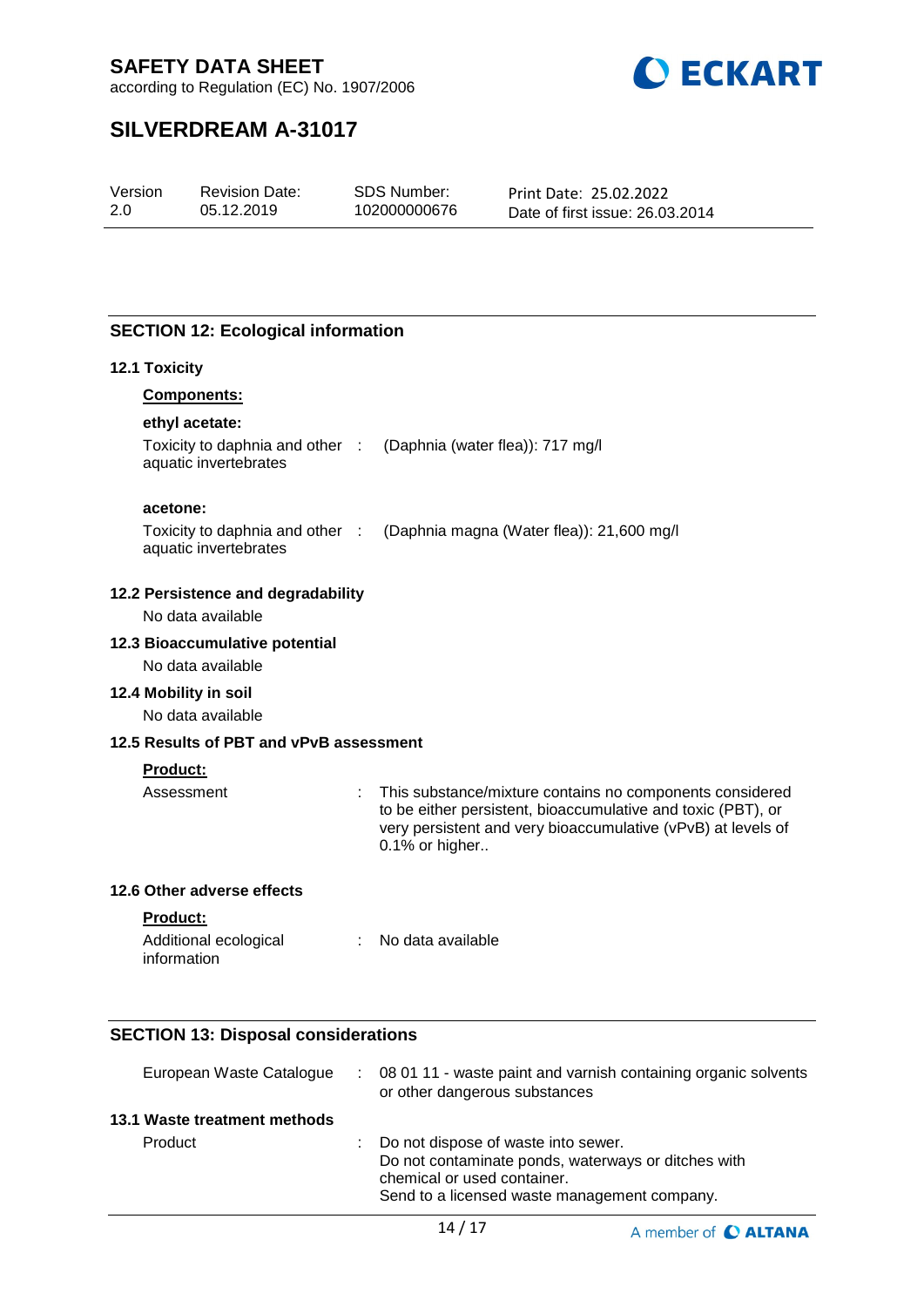

according to Regulation (EC) No. 1907/2006

# **SILVERDREAM A-31017**

| Version | <b>Revision Date:</b>  | SDS Number:                                                | Print Date: 25.02.2022                                                                                                                                                                                 |
|---------|------------------------|------------------------------------------------------------|--------------------------------------------------------------------------------------------------------------------------------------------------------------------------------------------------------|
| 2.0     | 05.12.2019             | 102000000676                                               | Date of first issue: 26.03.2014                                                                                                                                                                        |
|         | Contaminated packaging | Empty remaining contents.<br>Dispose of as unused product. | In accordance with local and national regulations.<br>Do not re-use empty containers.<br>Do not burn, or use a cutting torch on, the empty drum.<br>In accordance with local and national regulations. |

| <b>SECTION 14: Transport information</b>                                                                                                                         |    |                                                                        |  |  |
|------------------------------------------------------------------------------------------------------------------------------------------------------------------|----|------------------------------------------------------------------------|--|--|
| 14.1 UN number                                                                                                                                                   |    |                                                                        |  |  |
| <b>ADR</b>                                                                                                                                                       | ÷. | <b>UN 1263</b>                                                         |  |  |
| <b>IMDG</b>                                                                                                                                                      | ÷. | <b>UN 1263</b>                                                         |  |  |
| <b>IATA</b>                                                                                                                                                      |    | <b>UN 1263</b>                                                         |  |  |
| 14.2 UN proper shipping name                                                                                                                                     |    |                                                                        |  |  |
| <b>ADR</b>                                                                                                                                                       |    | <b>PAINT</b>                                                           |  |  |
| <b>IMDG</b>                                                                                                                                                      |    | PAINT, CLASSIFIED ACCORDING TO 2.3.2.2 IMDG-CODE                       |  |  |
| <b>IATA</b>                                                                                                                                                      |    | Paint, classified according to 3.3.3.1 IATA-DGR                        |  |  |
| 14.3 Transport hazard class(es)                                                                                                                                  |    |                                                                        |  |  |
| <b>ADR</b>                                                                                                                                                       | ÷  | 3                                                                      |  |  |
| <b>IMDG</b>                                                                                                                                                      | ÷. | 3                                                                      |  |  |
| <b>IATA</b>                                                                                                                                                      |    | 3                                                                      |  |  |
| 14.4 Packing group                                                                                                                                               |    |                                                                        |  |  |
| <b>ADR</b><br>Packing group<br><b>Classification Code</b><br>Hazard Identification Number :<br>Labels<br>Tunnel restriction code<br><b>IMDG</b><br>Packing group |    | $\mathbf{III}$<br>F <sub>1</sub><br>33<br>3<br>(D/E)<br>$\mathbf{III}$ |  |  |
| Labels<br>EmS Code                                                                                                                                               | ÷. | 3<br>$F-E$ , $S-E$                                                     |  |  |
| <b>IATA (Cargo)</b><br>Packing instruction (cargo<br>aircraft)<br>Packing instruction (LQ)<br>Packing group<br>Labels                                            | ÷. | 366<br>Y344<br>Ш<br>Class 3 - Flammable liquids                        |  |  |
| <b>IATA (Passenger)</b>                                                                                                                                          |    |                                                                        |  |  |

Packing instruction : 355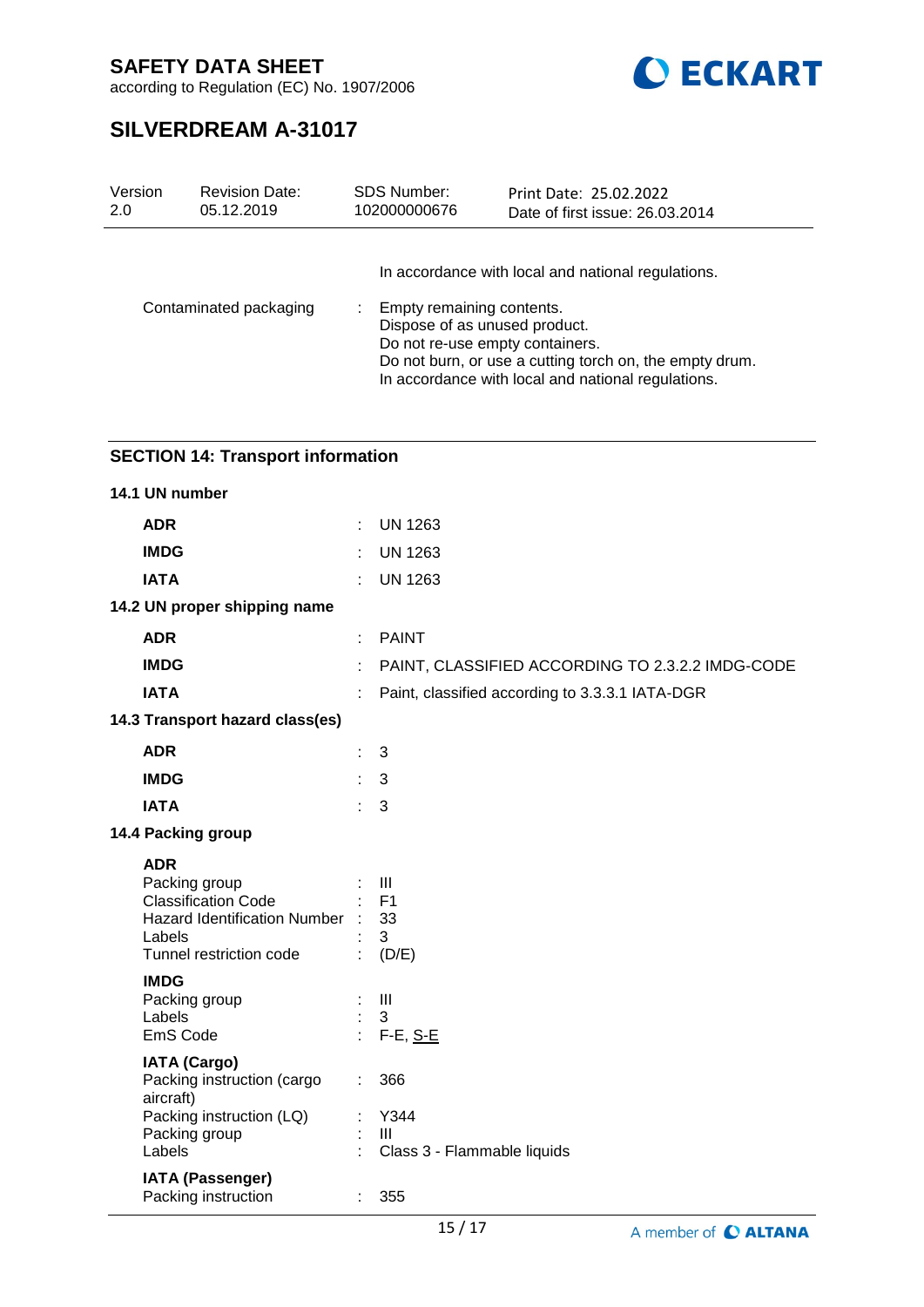

according to Regulation (EC) No. 1907/2006

# **SILVERDREAM A-31017**

| Version<br>2.0                                                                                                   |                | <b>Revision Date:</b><br>05.12.2019                                     | <b>SDS Number:</b><br>102000000676 | Print Date: 25.02.2022<br>Date of first issue: 26.03.2014 |
|------------------------------------------------------------------------------------------------------------------|----------------|-------------------------------------------------------------------------|------------------------------------|-----------------------------------------------------------|
| (passenger aircraft)<br>Packing instruction (LQ)<br>Packing group<br>Labels<br><b>14.5 Environmental hazards</b> |                | Y344<br>Ш<br>Class 3 - Flammable liquids                                |                                    |                                                           |
|                                                                                                                  | <b>ADR</b>     | Environmentally hazardous                                               | no                                 |                                                           |
|                                                                                                                  | <b>IMDG</b>    | Marine pollutant                                                        | no                                 |                                                           |
|                                                                                                                  | Not applicable | 14.6 Special precautions for user                                       |                                    |                                                           |
|                                                                                                                  |                | 14.7 Transport in bulk according to Annex II of Marpol and the IBC Code |                                    |                                                           |

Not applicable for product as supplied.

### **SECTION 15: Regulatory information**

#### **15.1 Safety, health and environmental regulations/legislation specific for the substance or mixture**

REACH - Candidate List of Substances of Very High [155] Not applicable Concern for Authorisation (Article 59).

#### **15.2 Chemical safety assessment**

### **SECTION 16: Other information**

#### **Full text of H-Statements**

| H <sub>225</sub><br>H <sub>228</sub>    |  | : Highly flammable liquid and vapour.<br>Flammable solid.                                                                                                                                                                                   |  |  |
|-----------------------------------------|--|---------------------------------------------------------------------------------------------------------------------------------------------------------------------------------------------------------------------------------------------|--|--|
| H319                                    |  | Causes serious eye irritation.                                                                                                                                                                                                              |  |  |
| H336                                    |  | May cause drowsiness or dizziness.                                                                                                                                                                                                          |  |  |
| <b>Full text of other abbreviations</b> |  |                                                                                                                                                                                                                                             |  |  |
| Eye Irrit.                              |  | $\therefore$ Eye irritation                                                                                                                                                                                                                 |  |  |
| Flam. Liq.                              |  | Flammable liquids                                                                                                                                                                                                                           |  |  |
| Flam. Sol.                              |  | Flammable solids                                                                                                                                                                                                                            |  |  |
| STOT SE                                 |  | Specific target organ toxicity - single exposure                                                                                                                                                                                            |  |  |
| 2000/39/EC                              |  | Europe. Commission Directive 2000/39/EC establishing a first<br>list of indicative occupational exposure limit values                                                                                                                       |  |  |
| 2017/164/EU                             |  | : Commission Directive (EU) 2017/164 establishing a fourth list<br>of indicative occupational exposure limit values pursuant to<br>Council Directive 98/24/EC, and amending Commission<br>Directives 91/322/EEC, 2000/39/EC and 2009/161/EU |  |  |
| GB EH40                                 |  | : UK. EH40 WEL - Workplace Exposure Limits                                                                                                                                                                                                  |  |  |
| 2000/39/EC / TWA                        |  | Limit Value - eight hours                                                                                                                                                                                                                   |  |  |